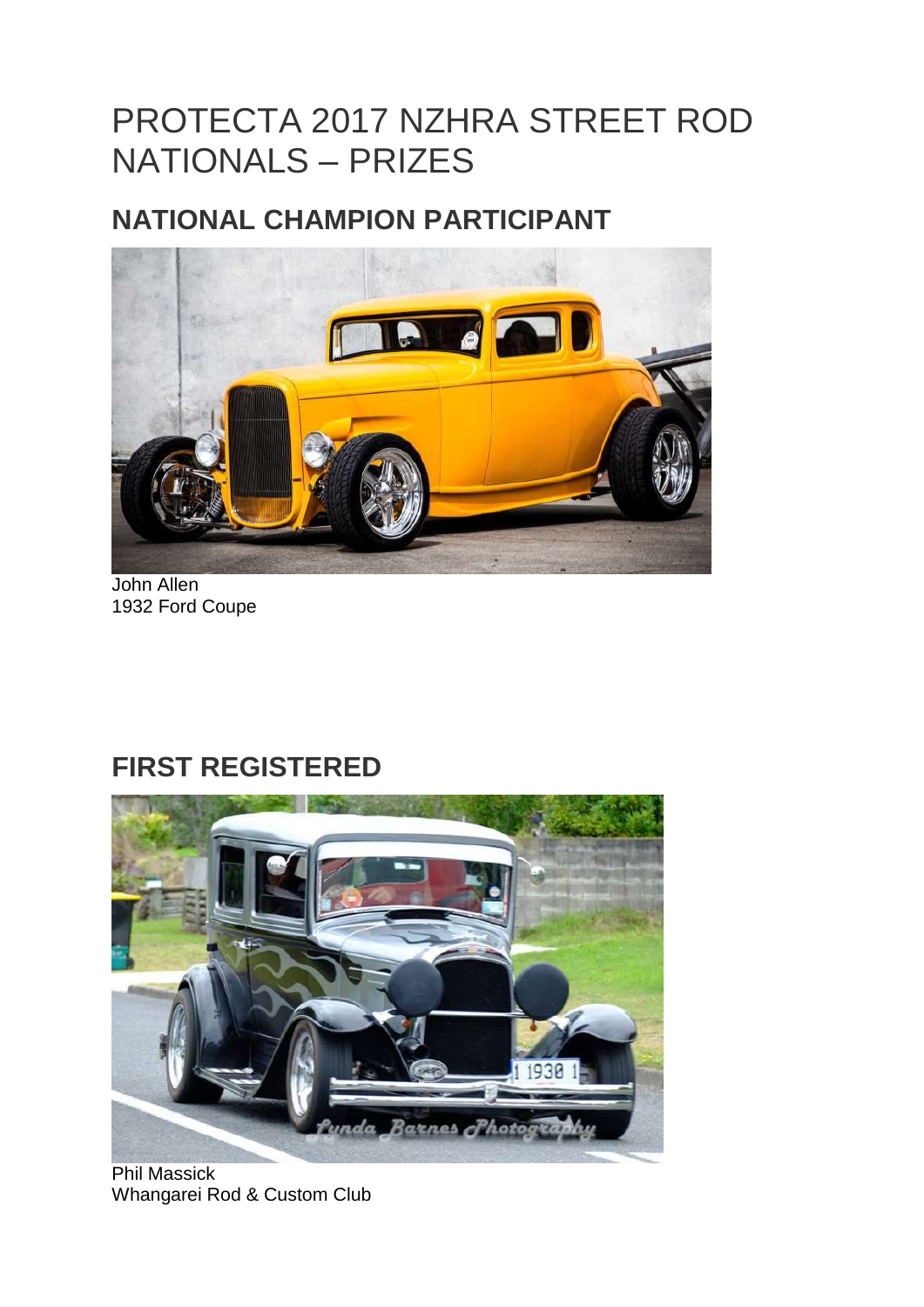# **LONG DISTANCE**



Phil Massick Whangarei Rod & Custom Club

### **BEST PARICIPATING FAMILY**



Mike, Tailor, Shelby & Thomas Watkins Trouble Bound Hot Rod Club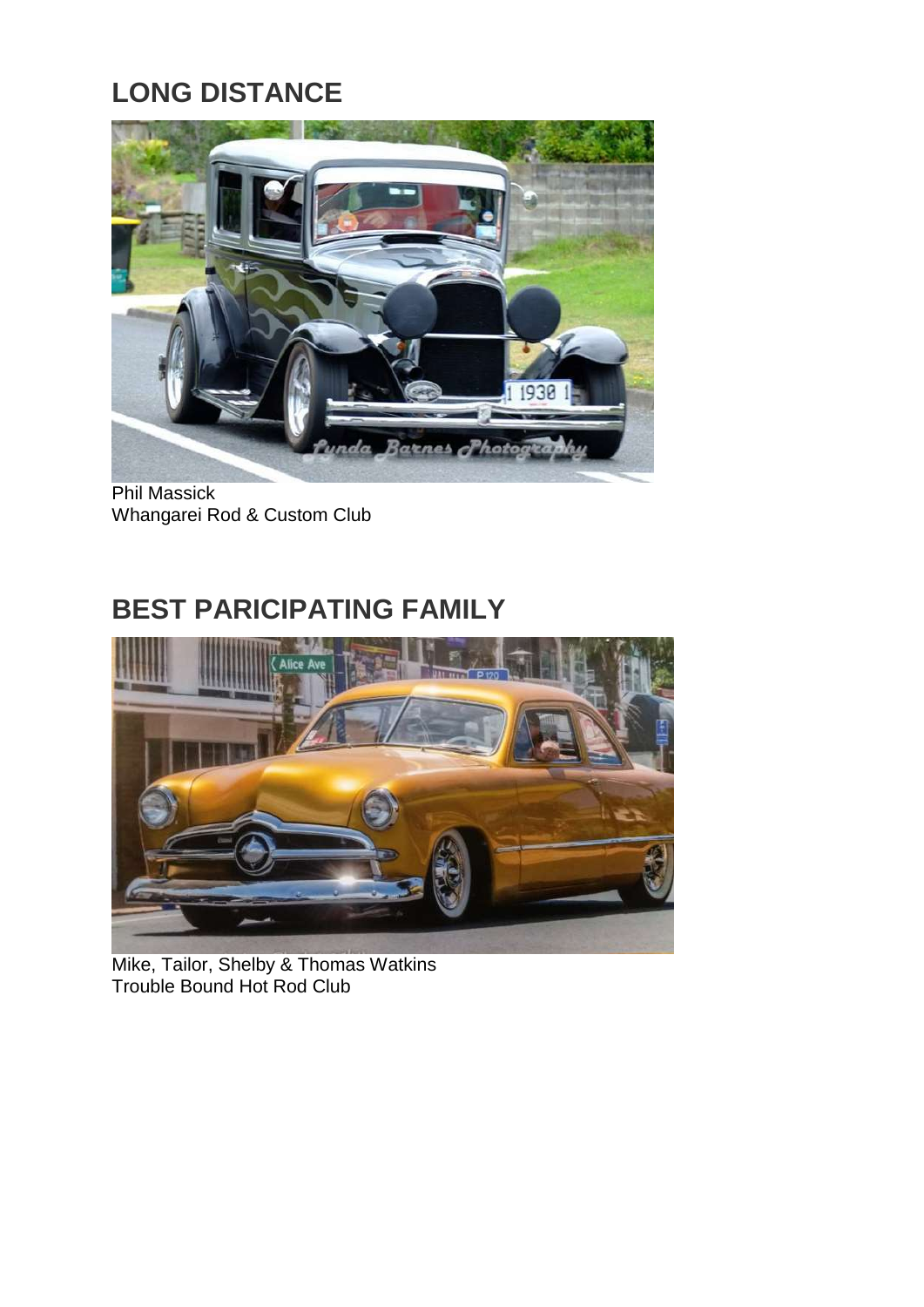## **BEST REPRESENTED CLUBS**

Wanganui Road Rodders



Franklin Street Rodders





Doug Hooper 1964 Chevrolet SS Impala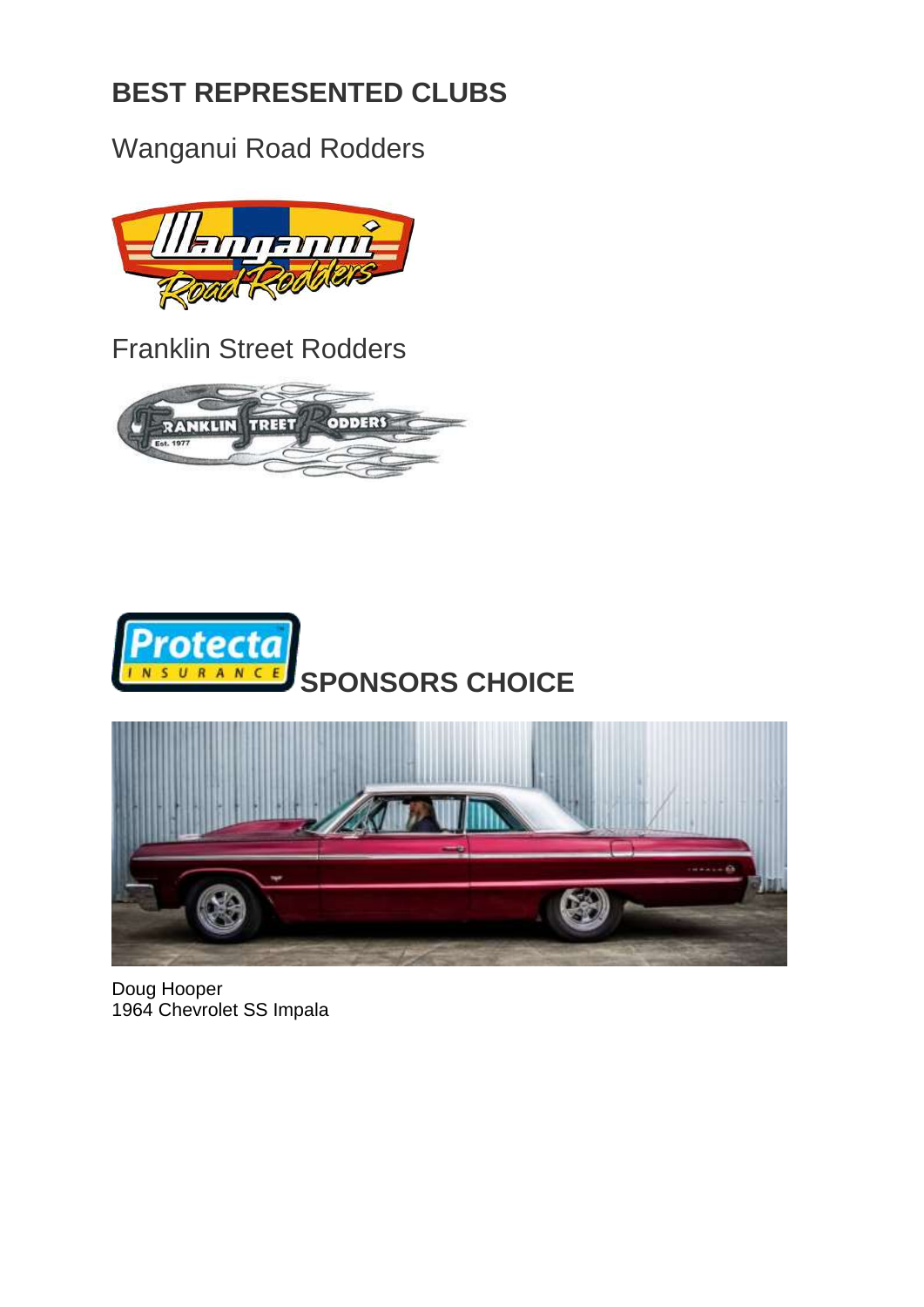## **TOP 10 HOT RODs**



Jack Martin 1930 Ford Hiboy Coupe



Bruce Carter 1933 Ford Tudor



Craig O'Hanlon (Haggis) 1934 Ford Coupe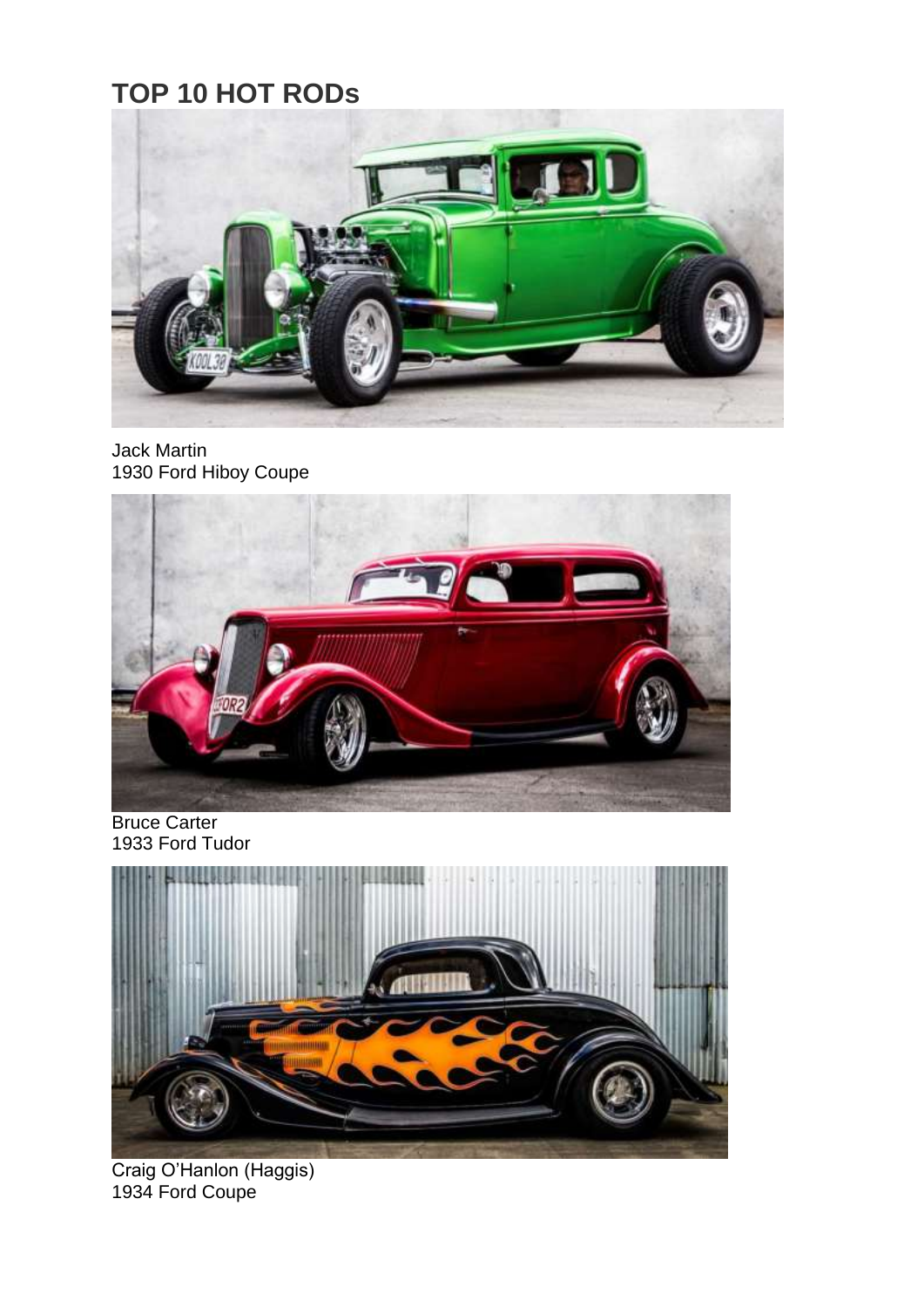

Peter Coulter 1934 Ford Coupe



Ron Amstad 1935 Chevrolet Coupe



Grant Hilton 1932 Ford Cabriolet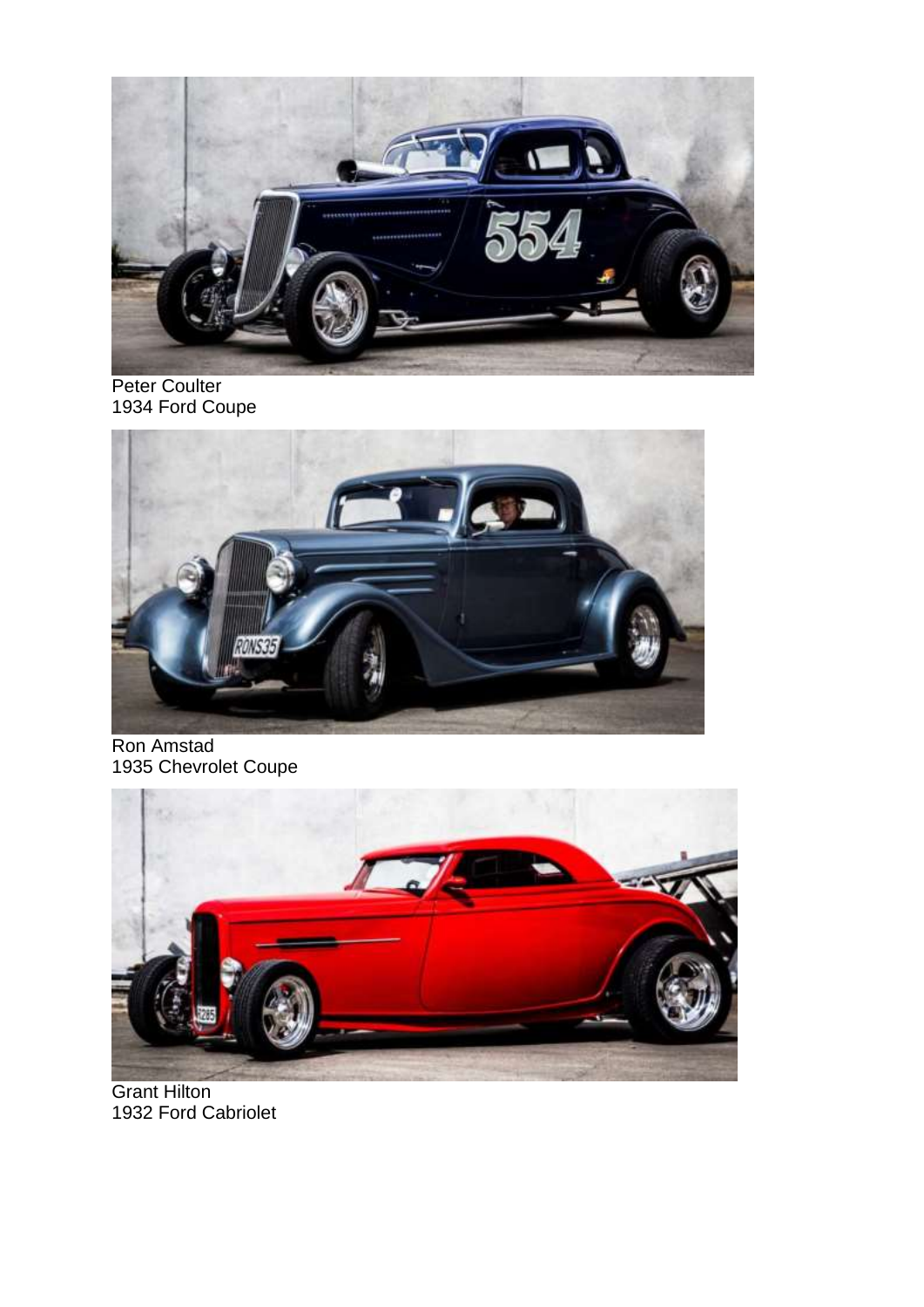

Gordon Cochrane 1932 Ford Roadster



John Allen 1932 Ford Coupe



Sean Williams 1933 Roadster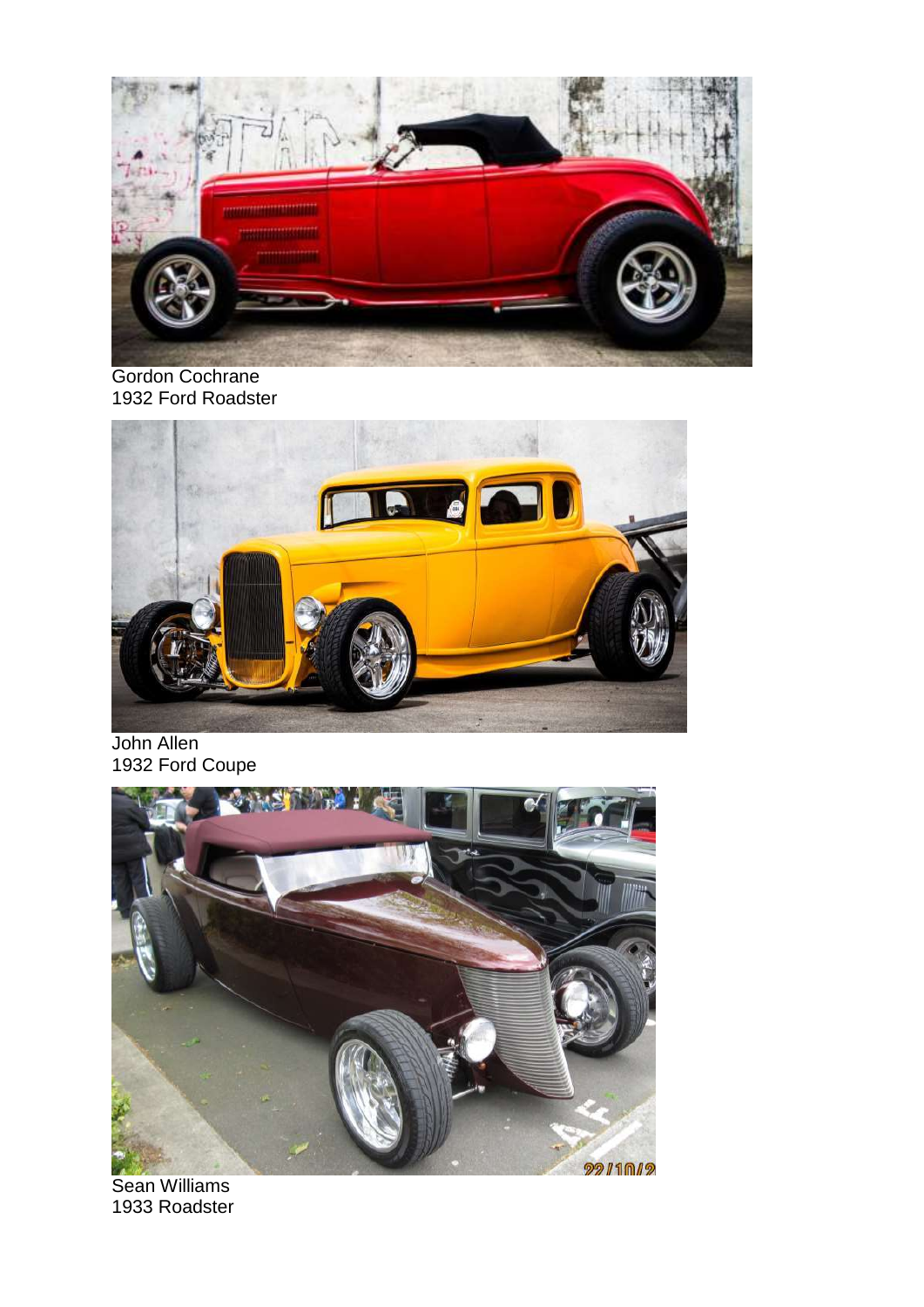

Glenna Bueno 1933 Ford Coupe

#### **TOP 10 STREET MACHINEs**



Doug Hooper 1964 Chevrolet SS Impala



Ian Neary 1968 Plymouth GTX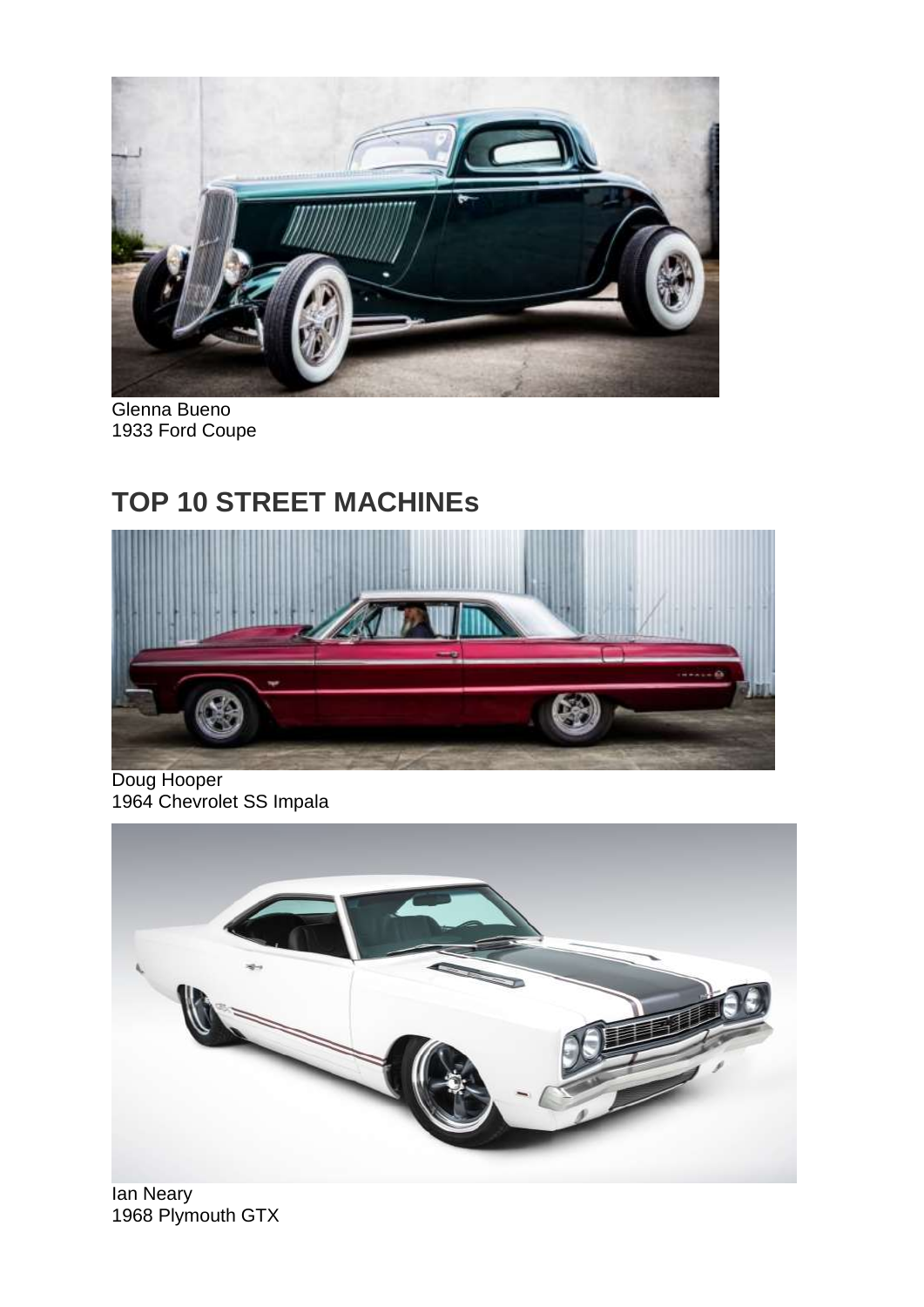

Graeme Haslam 1959 Chevrolet Biscayne



John Fearn 1954 Chevrolet Pickup



Jack Rainbow 1965 Chevrolet C10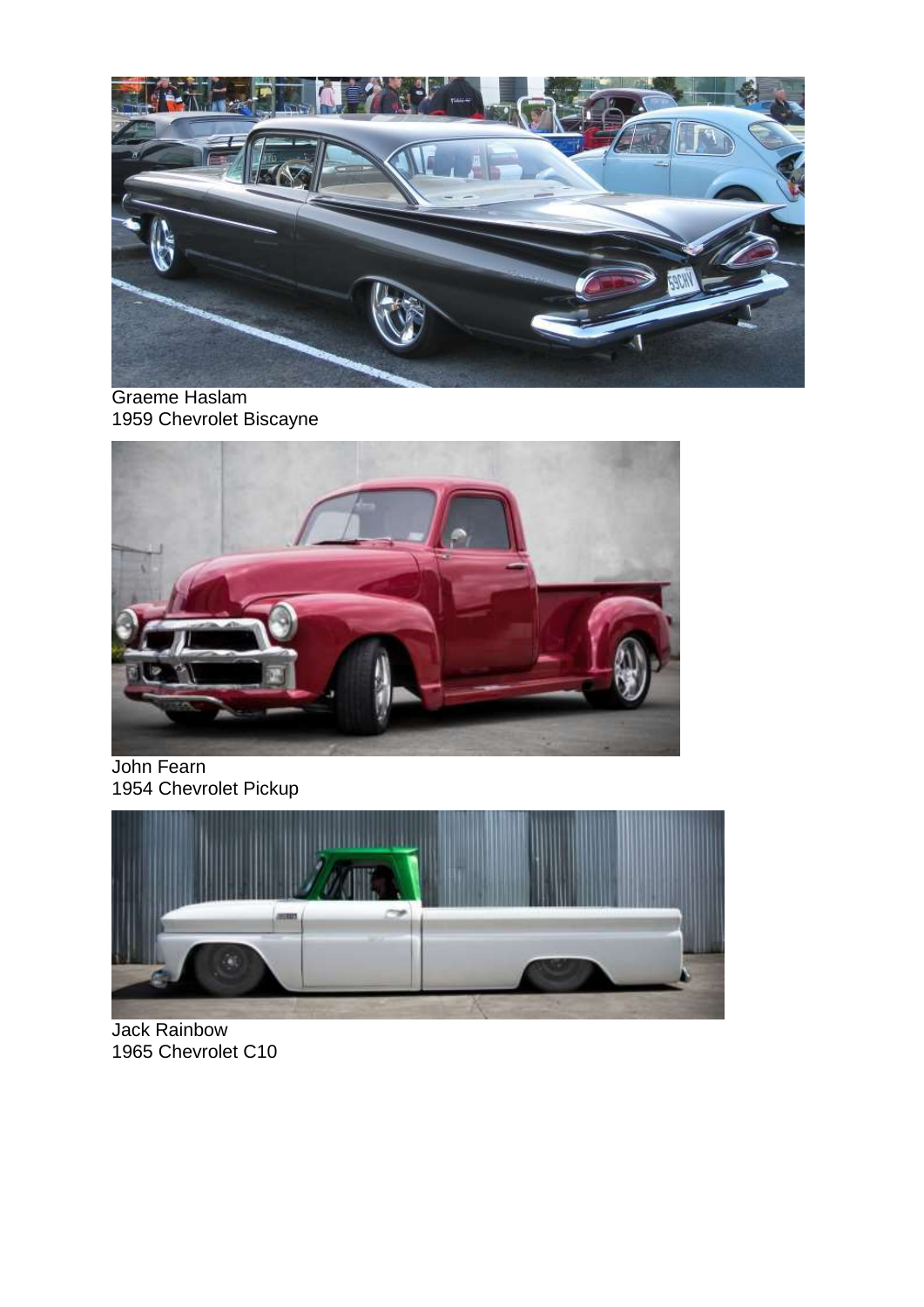

Steve Milne 1956 Chevrolet 210



Mike Watkins 1949 Ford Coupe



Trevor Halstead 1956 Studebaker Skyhawk

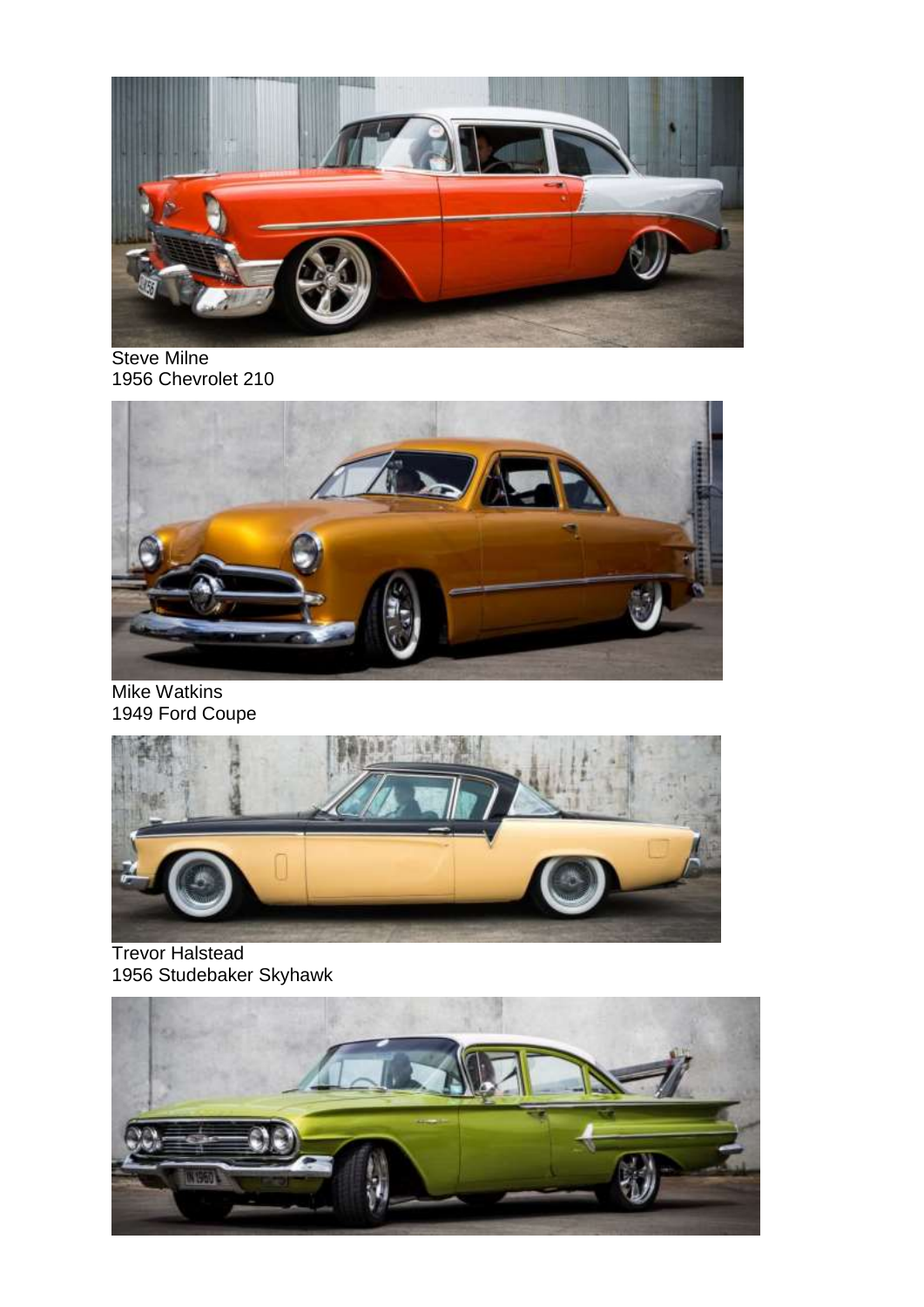Lloyd Darrah 1960 Chevrolet Belair



Tim Aurisch 1956 Chevrolet Belair

## **BEST TRADITIONAL HOT ROD**



Jack Martin 1930 Ford Hiboy Coupe